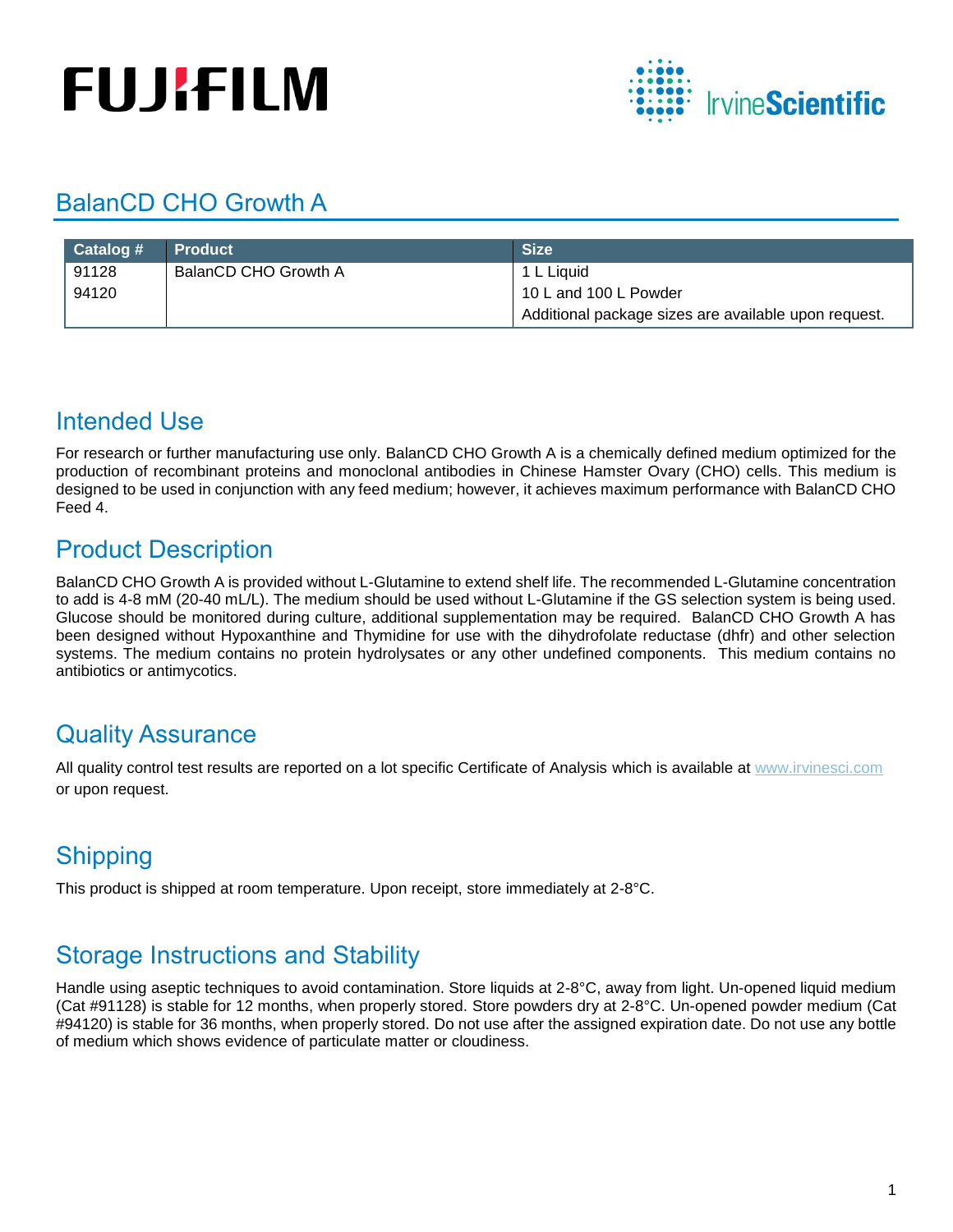## Directions for Use

## Adaptation

#### **SUPPLEMENT FOR BALANCD CHO GROWTH A**

BalanCD CHO Growth A can be supplemented with Anti-Clumping Supplement (Catalog #91150). Anti-Clumping Supplement is animal component-free and enzyme-free, and may be added to cultures if the cells start to aggregate. If severe cell aggregation is observed, continue passaging cells with Anti-Clumping Supplement. Anti-Clumping Supplement is designed for use at a dilution between 1:1000 (1 mL/L) and 1:100 (10 mL/L) depending on degree of clumping.

*Note: If this supplement is added, it must be eliminated from the culture media prior to transfection, as this supplement*  will completely inhibit transfection via cationic liposomes or cationic polymers such as polyethylenimine. Cells must be *spun down and re-suspended in transfectory media without Anti-Clumping Supplement before proceeding with transfection.*

#### **I. Direct Adaptation from Serum-Supplemented Media to BalanCD CHO Growth A**

In most cases, CHO cells may be subcultured from a serum-supplemented medium (e.g., Ham's F-12/DME + 10% FBS) directly into BalanCD CHO Growth A.

- 1.Dispense BalanCD CHO Growth A medium into a culture vessel and equilibrate to 37°C and 5% CO2.
- 2. Passage CHO cells from serum-supplemented culture into BalanCD CHO Growth A at 3x10<sup>5</sup> viable cells/mL. It is important that cells be in the logarithmic phase of growth with at least 90% viability before passaging.
- 3. Incubate cultures at 37°C and 5%  $CO<sub>2</sub>$  until the viable cell density reaches 1x10<sup>6</sup> viable cells/mL.
- 4. Subculture into fresh BalanCD CHO Growth A medium at  $3x10<sup>5</sup>$  viable cells/mL starting density.
- 5.Maintain cells in BalanCD CHO Growth A for several passages, subculturing twice weekly to allow complete adaptation and assure optimum performance.

#### **II. Sequential Adaptation from Serum-Supplemented Media to BalanCD CHO Growth A**

Sequential adaptation may be used if direct adaptation is troublesome.

- 1.Dispense the original serum-supplemented medium and BalanCD CHO Growth A medium in a 3:1 ratio into an appropriate culture vessel and equilibrate to  $37^{\circ}$ C and  $5\%$  CO<sub>2</sub>.
- 2. Passage CHO cells from serum-supplemented culture into 3:1 BalanCD CHO Growth A at 3x10<sup>5</sup> viable cells/mL. It is important that cells be in the logarithmic phase of growth with at least 90% viability before passaging.
- 3. Incubate cultures at 37°C and 5% CO<sub>2</sub> until the viable cell density reaches  $1x10^6$  viable cells/mL.
- 4. Subculture at 3x10<sup>5</sup> viable cells/mL starting density into fresh medium prepared in a 2:1 ratio of original serumsupplemented medium to BalanCD CHO Growth A.
- 5.Repeat steps 3 and 4 with sequential dilution ratios of 1:1, 1:2, 1:4, and 0:1 of the original serum-supplemented medium and BalanCD CHO Growth A. If the cells look unhealthy or the growth rate declines significantly at a particular step of adaptation, maintain the cells for an additional passage in the media ratio of the previous step before subculturing into the next ratio.
- 6.Maintain cells in BalanCD CHO Growth A for several passages, subculturing twice weekly to allow complete adaptation and assure optimum performance.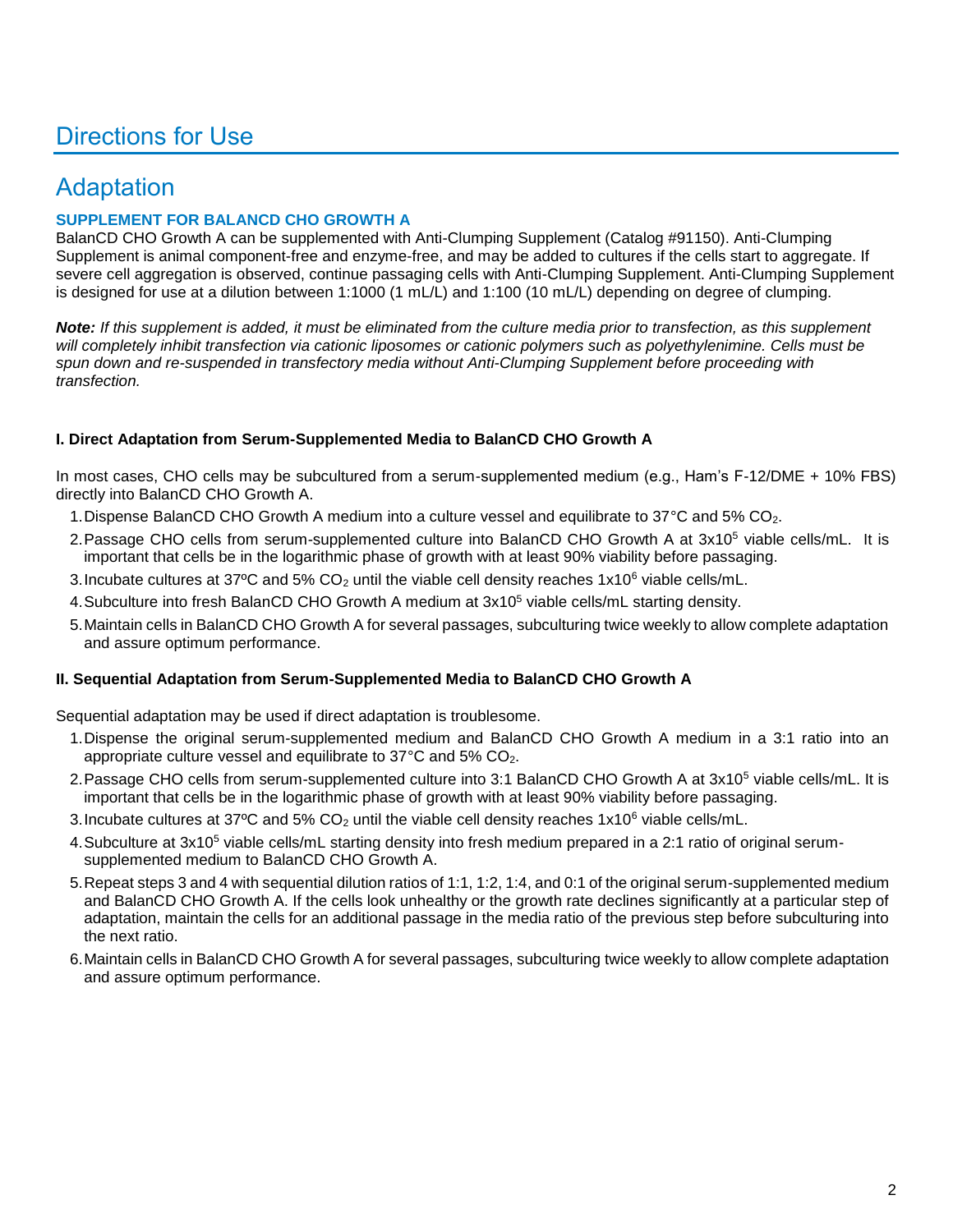#### **PREPARATION FROM POWDER (Catalog No. 94120)**

1.Add 23.72 g/L powder medium to WFI or deionized/distilled water in an appropriately sized container.

- 2.Mix the solution until the powder is well dissolved (the solution may still appear cloudy at this point). *Note: For a 1 L batch size, approximate stirring time is 30 minutes.*
- 3.Add 2.2 g/L sodium bicarbonate to the solution. Mix until sodium bicarbonate is completely dissolved. *Note: For a 1 L batch size, approximate stirring time is 10 minutes.*
- 4.Adjust pH to 6.8 to 7.2 by choosing *one* of the options below:

1. Stir solution until pH reaches 6.8 to 7.2 for approximately 60-90 minutes for a 1 L batch size. Closely monitor pH and do not over stir as pH can drift past the target range.

2. Add approximately 0.85 mL sodium hydroxide (5N) to raise the pH to 6.8 to 7.2 for a 1 L batch size. Closely monitor pH while adding sodium hydroxide as pH can drift past the target range.

*Note: Mixing time and amount of sodium hydroxide addition can vary based on configuration of vessel and volume.* 

- 5.Measure osmolality of the solution. Expected final osmolality is 290-310 mOsm/kg (adjust with sodium chloride, if necessary).
- 6.Sterile filter through a 0.2 µm filter membrane into sterile vessel.
- 7.Store at 2-8°C, in the dark for up to 1 year.

#### **CRYOPRESERVATION**

Viable cell banks may conveniently be created by freezing cells in 90% BalanCD CHO Growth A + 10% DMSO. No other additions are necessary.

#### **Freezing**

- 1. Use cultures that are in logarithmic growth with high viabilities (>85%).
- 2. Centrifuge cells for 5 minutes at 200 x g.
- 3. Resuspend in cold (2-8°C) 90% BalanCD CHO Growth A + 10% DMSO to a density of  $1x10<sup>7</sup>$  viable cells/mL.
- 4. Aliquot into sterile cryovials.
- 5. Gradually lower the temperature of the vials to below  $-80^{\circ}$ C at a rate of  $-1^{\circ}$ C/minute.
- 6. Store vials in liquid nitrogen freezer.

#### **Thawing**

- 1. Thaw frozen vial rapidly in a 37°C water bath.
- 2. Transfer the cell suspension to a culture flask with fresh BalanCD CHO Growth A medium to achieve an initial cell density of  $3x10^5$  viable cells/mL.
- 3. Incubate cultures at 37°C and 5%  $CO<sub>2</sub>$  until the viable cell density reaches 1x10<sup>6</sup> cells/mL.
- 4. Subculture into fresh BalanCD CHO Growth A medium at  $3x10^5$  cells/ mL starting density.